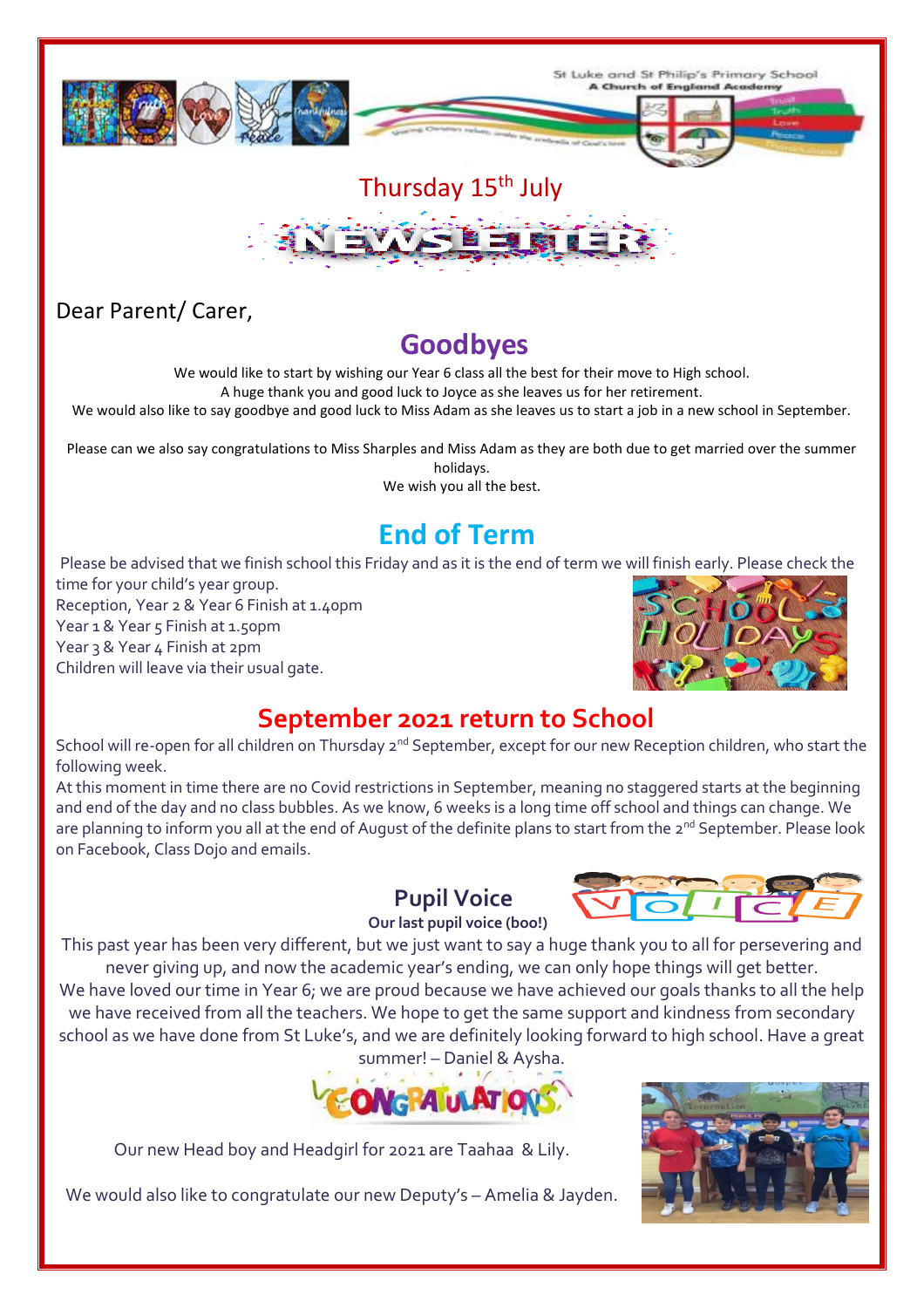## **Attendance**

Well done to Year 5! Your attendance is the best across the school.

 Reception - 94.6%  $Year 1 - 95.5%$ Year 2 - 94.3%  $Year_3 - 92.6%$ Year  $4 - 94.7\%$ Year 5 - 96.7% Year 6 - 95.8%





### **Uniform**

Please ensure your children return to school in September wearing the correct uniform- this should include a school jumper/cardigan, white polo shirt, grey pants/skirt and black school shoes. PE uniform should include a plain white t-shirt, black shorts and black pumps for Reception, Year 1 & Year 2 and a plain white t-shirt, black joggers/ tracksuit bottoms for Yr 3 / 4 / 5 & 6.











#### **Free School Meals**

For those on Free school meals, your vouchers for over the summer holidays are now available to collect at the school office. You will receive £30 per child. These are to be used on Blackburn Market.

#### **New to you**

Please help us by donating your old and unwanted uniform to school. Please ensure the uniform is in good condition for other families to use. Your donations will be highly appreciated. We hope to be able to invite you to school mid September to use our 'New to you' shop.



 $\sqrt{2\pi}$ 



*We hope you all have a safe and happy holiday and will look forward to seeing you all in September.*